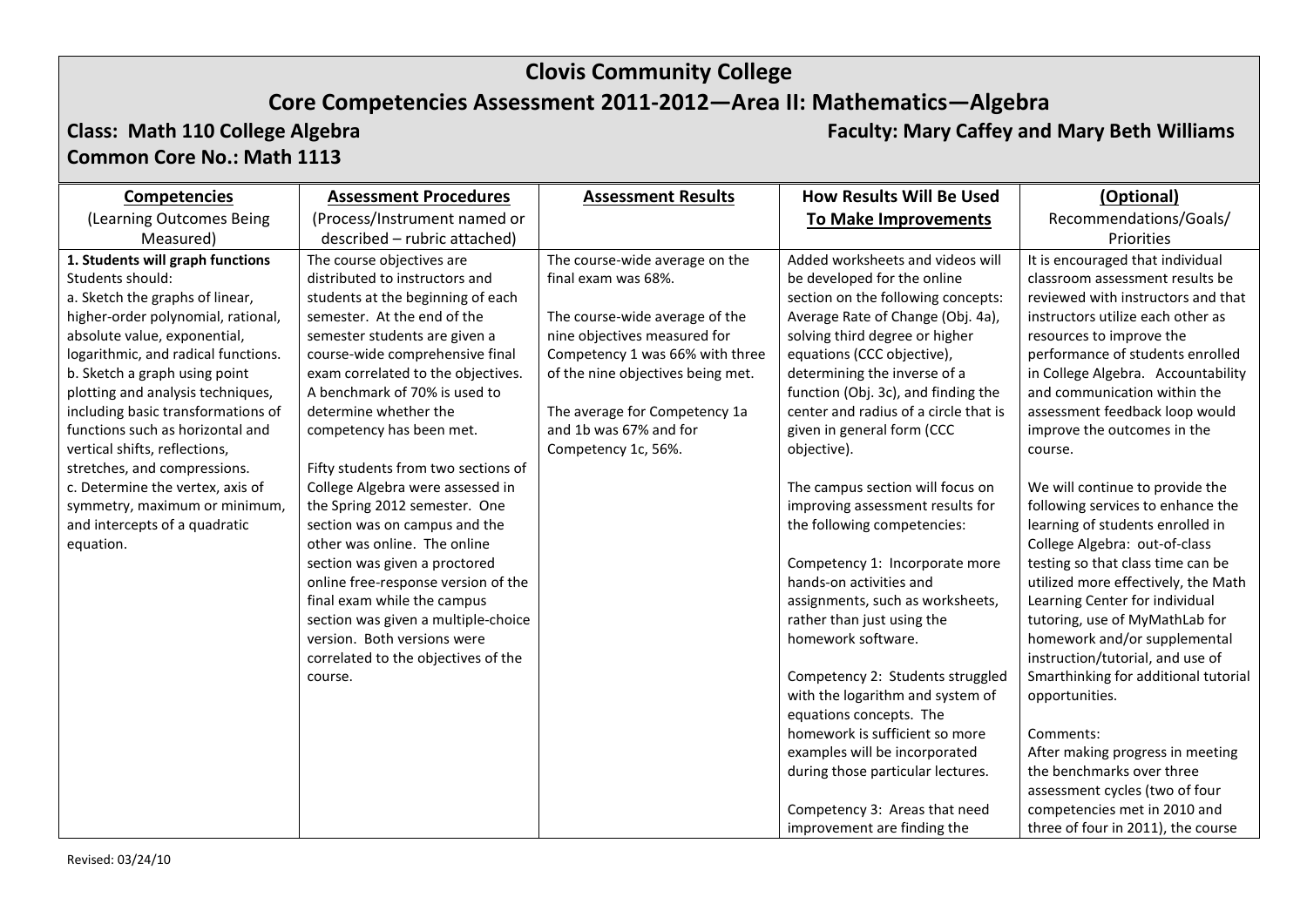**Core Competencies Assessment 2011-2012—Area II: Mathematics—Algebra**

| <b>Competencies</b>      | <b>Assessment Procedures</b> | <b>Assessment Results</b> | <b>How Results Will Be Used</b>       | (Optional)                       |
|--------------------------|------------------------------|---------------------------|---------------------------------------|----------------------------------|
| (Learning Outcomes Being | (Process/Instrument named or |                           | To Make Improvements                  | Recommendations/Goals/           |
| Measured)                | described - rubric attached) |                           |                                       | Priorities                       |
|                          |                              |                           | inverse of a function and             | as a whole met only one          |
|                          |                              |                           | calculating the difference quotient.  | competency, Competency 3 (72%),  |
|                          |                              |                           | Some hands-on activities will be      | in 2012. The course assessment   |
|                          |                              |                           | incorporated so that students see     | did, however, show improvement   |
|                          |                              |                           | more visual representations of        | on Competency 4 which was a      |
|                          |                              |                           | inverse functions and their           | stated goal from the 2011        |
|                          |                              |                           | applications. The formula for         | assessment. We also made         |
|                          |                              |                           | finding the difference quotient will  | improvements in other areas such |
|                          |                              |                           | be emphasized more.                   | as Competency 1c and             |
|                          |                              |                           |                                       | Competency 2a.                   |
|                          |                              |                           | Competency 4: For both the            |                                  |
|                          |                              |                           | compound interest and                 | The online section of College    |
|                          |                              |                           | exponential growth concepts,          | Algebra met or exceeded the 70%  |
|                          |                              |                           | students seemed to set the            | benchmark on all four            |
|                          |                              |                           | problem up correctly but had          | competencies.                    |
|                          |                              |                           | computational/order of operations     |                                  |
|                          |                              |                           | issues while using their calculators. |                                  |
|                          |                              |                           | The document camera will be used      |                                  |
|                          |                              |                           | to show how to correctly input        |                                  |
|                          |                              |                           | values into the calculator and a      |                                  |
|                          |                              |                           | review of order of operations will    |                                  |
|                          |                              |                           | be incorporated into lectures on      |                                  |
|                          |                              |                           | these topics. A review quiz will be   |                                  |
|                          |                              |                           | used to help jog memories on such     |                                  |
|                          |                              |                           | topics as variation.                  |                                  |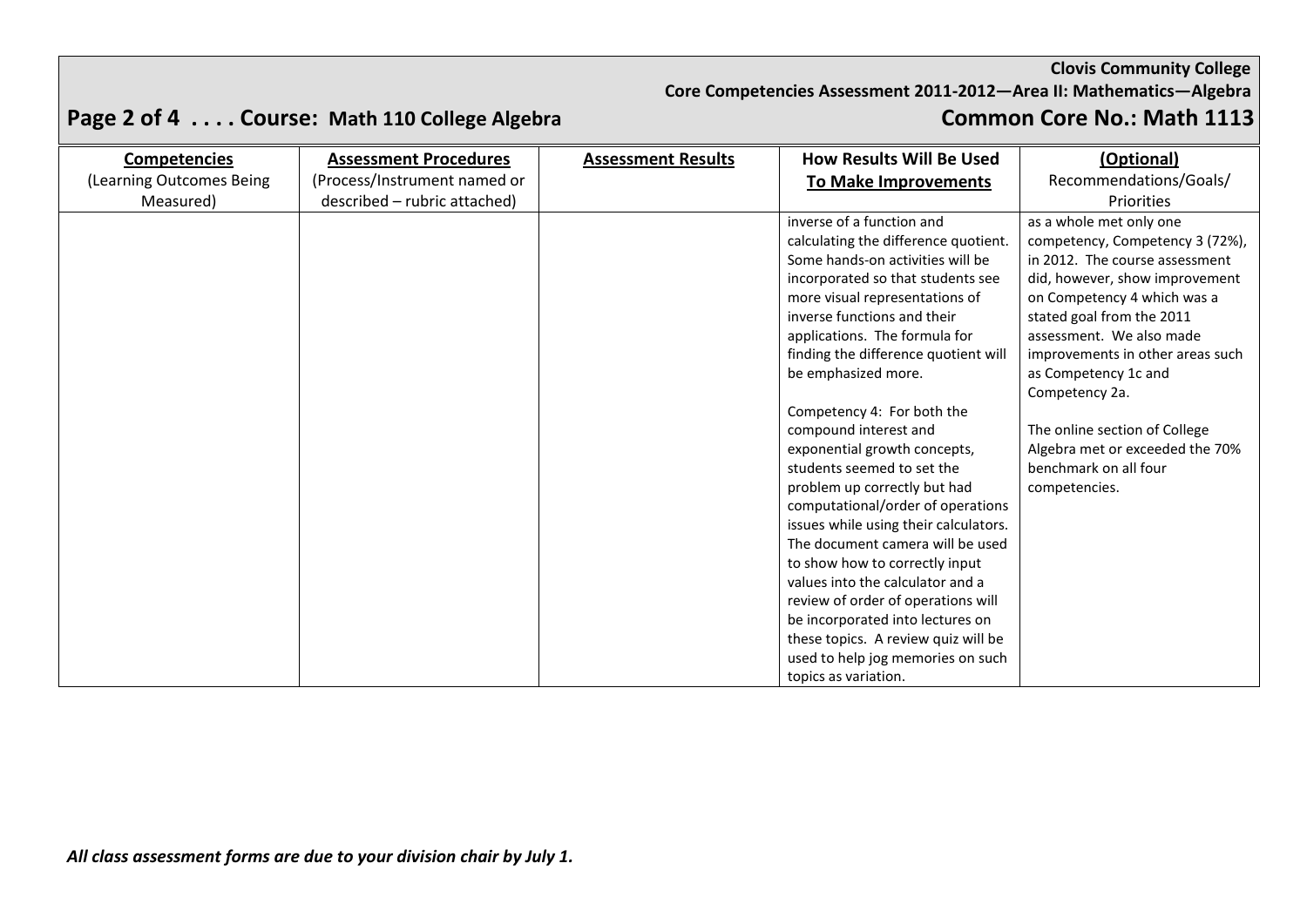**Core Competencies Assessment 2011-2012—Area II: Mathematics—Algebra**

## **Page 3 of 4 . . . . Course: Math 110 College Algebra Common Core No.: Math 1113**

| <b>Competencies</b>                   | <b>Assessment Procedures</b> | <b>Assessment Results</b>           | <b>How Results Will Be Used</b> | (Optional)             |
|---------------------------------------|------------------------------|-------------------------------------|---------------------------------|------------------------|
| (Learning Outcomes Being              | (Process/Instrument named or |                                     | To Make Improvements            | Recommendations/Goals/ |
| Measured)                             | described - rubric attached) |                                     |                                 | Priorities             |
| 2. Students will solve various        |                              | The course-wide average of the      |                                 |                        |
| kinds of equations.                   |                              | seven objectives assessed for       |                                 |                        |
| Students should:                      |                              | Competency 2 was 67% with three     |                                 |                        |
| a. Solve quadratic equations using    |                              | of the seven objectives being met.  |                                 |                        |
| factoring, completing the squares,    |                              |                                     |                                 |                        |
| the square root method, and           |                              | The average for Competency 2a       |                                 |                        |
| quadratic formula.                    |                              | was 90%, for Competency 2b 75%      |                                 |                        |
| b. Solve exponential and              |                              | and for Competency 2c 71%.          |                                 |                        |
| logarithmic equations.                |                              |                                     |                                 |                        |
| c. Solve systems of two or three      |                              | The department also includes        |                                 |                        |
| linear equations.                     |                              | three additional objectives for     |                                 |                        |
|                                       |                              | finding the standard form of a      |                                 |                        |
|                                       |                              | circle and stating the center and   |                                 |                        |
|                                       |                              | radius (59%), solving equations     |                                 |                        |
|                                       |                              | using inverse operations for        |                                 |                        |
|                                       |                              | powers/roots (56%), and solving     |                                 |                        |
|                                       |                              | third degree and higher equations   |                                 |                        |
|                                       |                              | (40%). The averages for the         |                                 |                        |
|                                       |                              | additional objectives are reflected |                                 |                        |
|                                       |                              | in the course-wide average for this |                                 |                        |
|                                       |                              | competency.                         |                                 |                        |
| 3. Students will demonstrate the      |                              | The course-wide average of the      |                                 |                        |
| use of function notation and          |                              | ten objectives assessed for         |                                 |                        |
| perform operations on functions.      |                              | Competency 3 was 72% with seven     |                                 |                        |
| Students should:                      |                              | of the ten objectives being met.    |                                 |                        |
| a. Find the value of a function for a |                              |                                     |                                 |                        |
| given domain value.                   |                              | The average for Competency 3a       |                                 |                        |
| b. Add, subtract, multiply, divide    |                              | was 81%, for Competency 3b the      |                                 |                        |
| and compose functions.                |                              | average was 77%, for Competency     |                                 |                        |
| c. Determine the inverse of a         |                              | 3c the average was 50%, for         |                                 |                        |
| function.                             |                              | Competency 3d the average was       |                                 |                        |
| d. Compute the difference             |                              | 61% and for Competency 3e, 75%.     |                                 |                        |
| quotient for a function.              |                              |                                     |                                 |                        |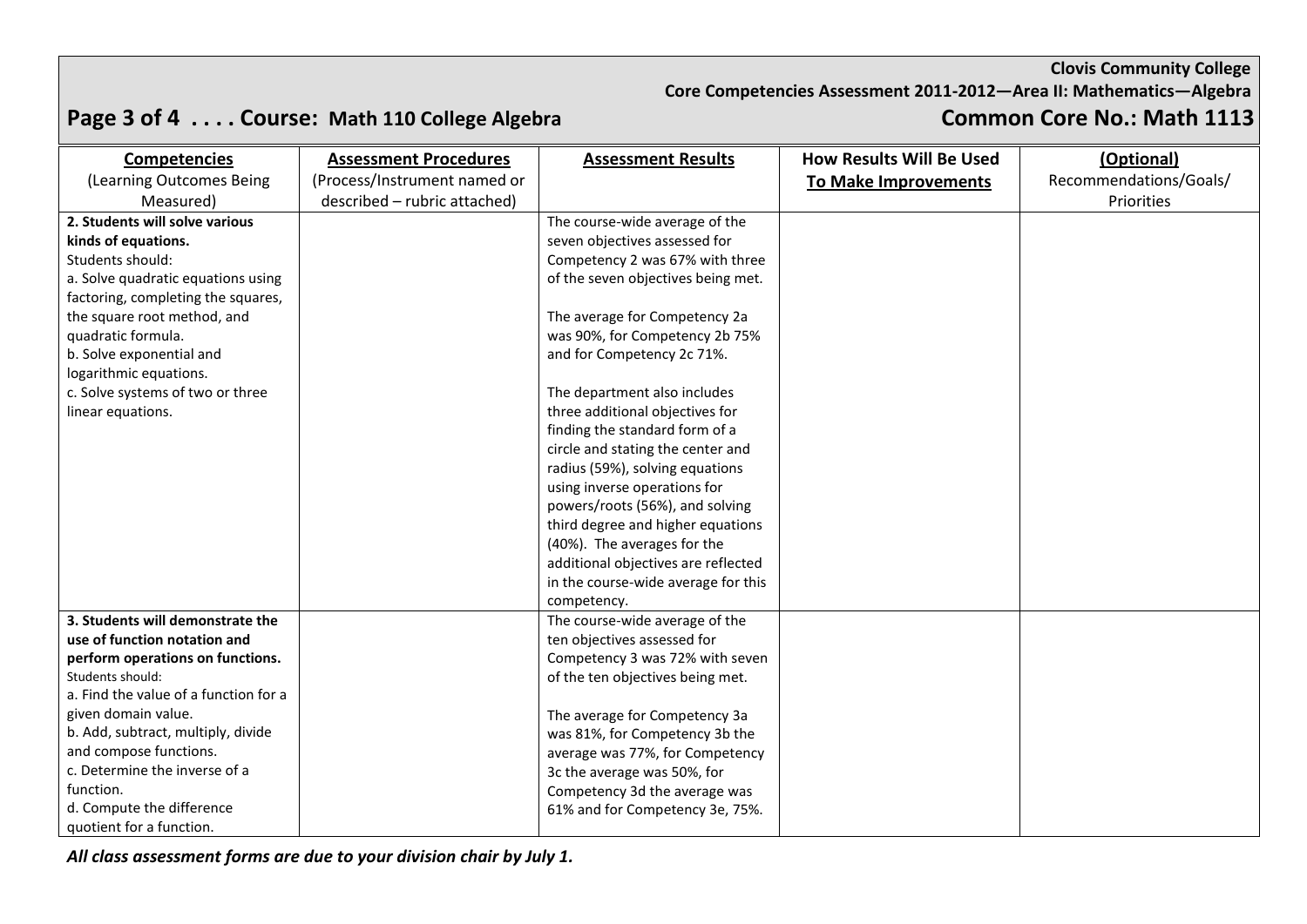**Core Competencies Assessment 2011-2012—Area II: Mathematics—Algebra**

## **Page 4 of 4 . . . . Course: Math 110 College Algebra Common Core No.: Math 1113**

| <b>Competencies</b><br>(Learning Outcomes Being<br>Measured)<br>e. Correctly use function notation<br>and vocabulary related to<br>functions, i.e. domain, range,<br>independent variable, of, even<br>symmetry, etc.                                                                                                            | <b>Assessment Procedures</b><br>(Process/Instrument named or<br>described - rubric attached) | <b>Assessment Results</b>                                                                                                                                                                                           | <b>How Results Will Be Used</b><br><b>To Make Improvements</b> | (Optional)<br>Recommendations/Goals/<br>Priorities |
|----------------------------------------------------------------------------------------------------------------------------------------------------------------------------------------------------------------------------------------------------------------------------------------------------------------------------------|----------------------------------------------------------------------------------------------|---------------------------------------------------------------------------------------------------------------------------------------------------------------------------------------------------------------------|----------------------------------------------------------------|----------------------------------------------------|
| 4. Students will model/solve real-<br>world problems.<br>Students should:<br>a. Use and understand slope as a<br>rate of change.<br>b. Use equations and systems of<br>equations to solve application                                                                                                                            |                                                                                              | The overall average of the eight<br>objectives used to measure<br>Competency 4 was 67% with three<br>of the eight objectives being met.<br>The overall average for<br>Competency 4a was 52%, for                    |                                                                |                                                    |
| problems.<br>c. Apply knowledge of functions to<br>solve specific application<br>problems.<br>d. Solve compound interest<br>problems.<br>e. Solve application problems<br>involving maximization or<br>minimization of a quadratic<br>function.<br>f. Solve exponential growth and<br>decay problems.<br>End - Area II - Algebra |                                                                                              | Competency 4b the average was<br>68%, for Competency 4c the<br>average was 65%, for Competency<br>4d the average was 68%, for<br>Competency 4e the average was<br>69% and for Competency 4f the<br>average was 77%. |                                                                |                                                    |

**Faculty Member Completing Assessment: MARY CAFFEY \_\_\_\_\_\_\_\_\_\_\_\_\_\_\_\_\_\_\_\_\_\_\_\_\_\_\_ JUNE 13, 2012 \_\_\_\_\_\_\_\_\_\_\_\_\_\_ 769-2496\_\_\_\_\_\_\_\_\_\_\_\_\_\_\_\_\_\_\_\_**  *Name* Phone Number **Date** *Date Phone Number*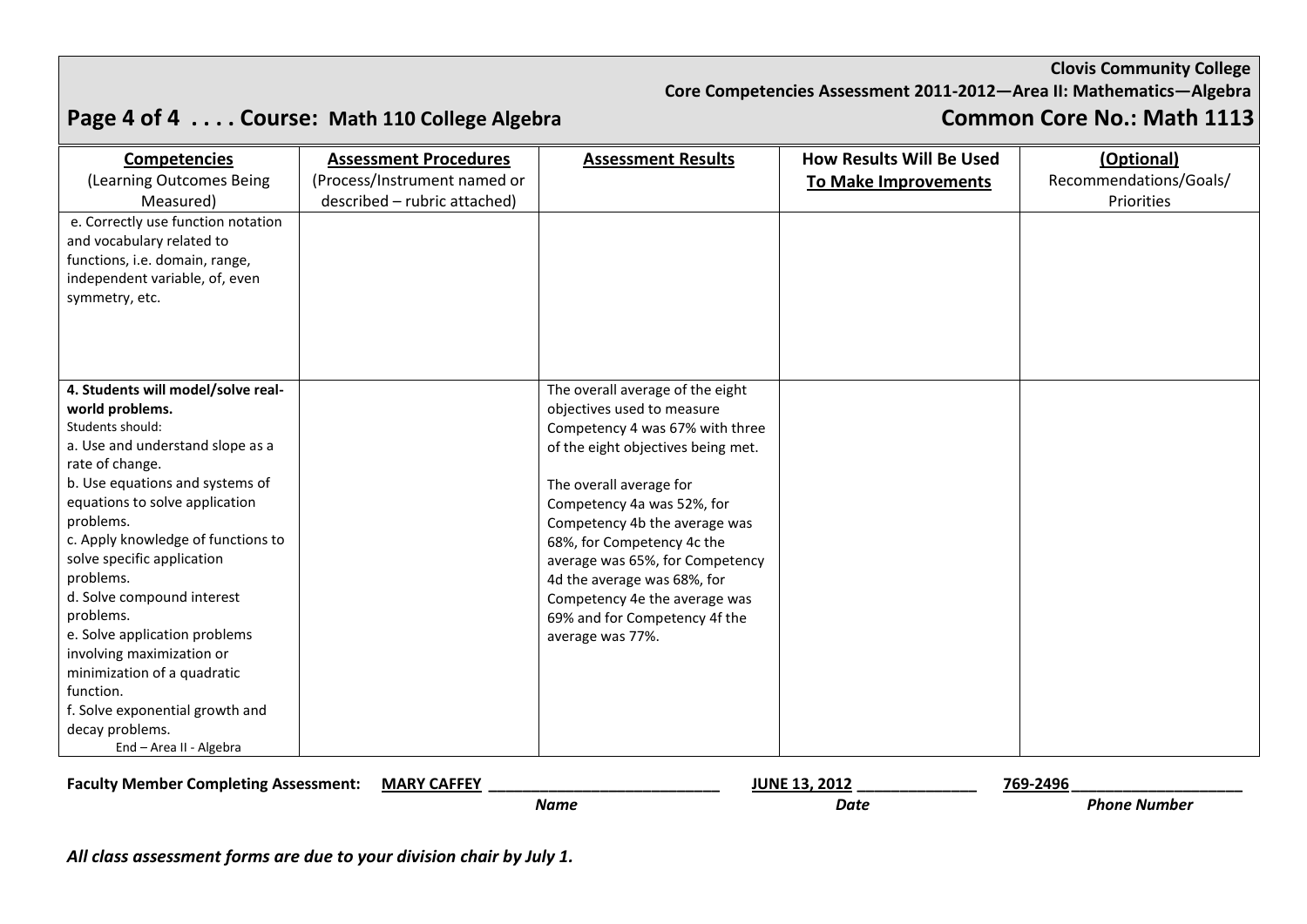## **Core Competencies Assessment 2011-2012—Area II: Mathematics—Other College-Level Mathematics**

### **Class: Math 113 Math for General Education Faculty: Mrs. VK Bussen Common Core No.: (Math for Gen Ed)**

| <b>Competencies</b>                | <b>Assessment Procedures</b>       | <b>Assessment Results</b>           | <b>How Results Will Be Used To</b> | (Optional)                          |
|------------------------------------|------------------------------------|-------------------------------------|------------------------------------|-------------------------------------|
| (Learning Outcomes Being           | (Process/Instrument named or       | $N = 47$                            | <b>Make Improvements</b>           | Recommendations/Goals/              |
| Measured)                          | described – rubric attached)       |                                     |                                    | Priorities                          |
| 1. Students will display, analyze, | Students were assessed from        | The class average for this          | One year ago assignments, videos   | Maintain prerequisite instruction   |
| and interpret data.                | questions on an objective based    | competency on the exam was          | and animated instruction were      | before students are allowed to open |
| Students should:                   | test. (Stats and Normal Curve/Test | 79.75% with a median of 84.1.       | revised and set as prerequisites   | and move forward on HW and          |
| a. Discriminate among different    | #3)                                | Scores revealed that application    | before HW could be opened. Since   | quizzes.                            |
| types of data displays for the     |                                    | and basic procedures in statistics  | improvement was shown, no          |                                     |
| most effective presentation.       |                                    | were the highest along with reading | changes will be made.              |                                     |
| b. Draw conclusions from the       |                                    | all types of graphs. The scores     |                                    |                                     |
| data presented.                    |                                    | improved in all areas from last     |                                    |                                     |
| c. Analyze the implication of the  |                                    | year's results.                     |                                    |                                     |
| conclusion to real life            |                                    |                                     |                                    |                                     |
| situations.                        |                                    |                                     |                                    |                                     |
|                                    |                                    |                                     |                                    |                                     |
|                                    |                                    |                                     |                                    |                                     |
| 2. Students will demonstrate       | Students were assessed from        | This competency had a class         | No changes planned.                | Maintain prerequisite instruction   |
| knowledge of problem-solving       | questions on two objective based   | average of 71.9% which is nearly    |                                    | before students are allowed to open |
| strategies.                        | tests. (Conversions, geometry,     | the same as last year. Separately,  |                                    | and move forward on HW and          |
| Students should:                   | Logic/Test #1 $&$ #2)              | the class average on the exam over  |                                    | quizzes.                            |
| a. For a given problem, gather     |                                    | logic and geometry was 75.9%.       |                                    |                                     |
| and organize relevant              |                                    | The class average on the exam over  |                                    |                                     |
| information.                       |                                    | conversions slightly improved from  |                                    |                                     |
| b. Choose an effective strategy to |                                    | last year to 67.9%.                 |                                    |                                     |
| solve the problem                  |                                    |                                     |                                    |                                     |
| c. Express and reflect on the      |                                    |                                     |                                    |                                     |
| reasonableness of the solution     |                                    |                                     |                                    |                                     |
| to the problem.                    |                                    |                                     |                                    |                                     |
|                                    |                                    |                                     |                                    |                                     |
|                                    |                                    |                                     |                                    |                                     |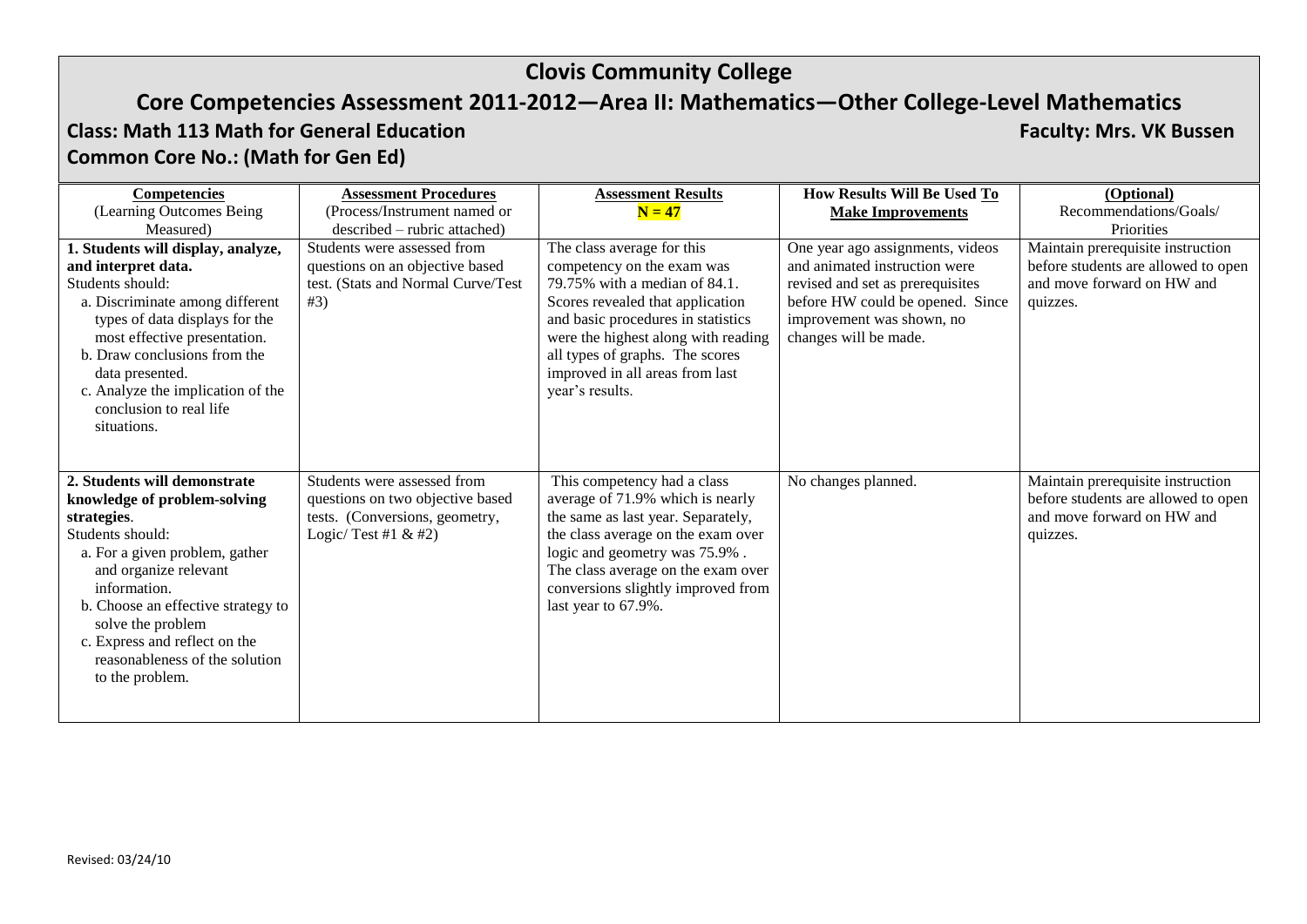### **Core Competencies Assessment 2011-2012—Area II: Mathematics—Other College-Level Mathematics**

## **Page 2 of 3 . . . . Course: Math 113 Common Core No.: Math for Gen Ed**

| Competencies<br>(Learning Outcomes Being<br>Measured)                                                                                                                                                                                                                                       | <b>Assessment Procedures</b><br>(Process/Instrument named or<br>described – rubric attached)                                                                   | <b>Assessment Results</b><br>$N = 47$                                                                                                                                                                            | How Results Will Be Used To<br><b>Make Improvements</b>                                                                                                                                                                                               | (Optional)<br>Recommendations/Goals/<br>Priorities                                                                 |
|---------------------------------------------------------------------------------------------------------------------------------------------------------------------------------------------------------------------------------------------------------------------------------------------|----------------------------------------------------------------------------------------------------------------------------------------------------------------|------------------------------------------------------------------------------------------------------------------------------------------------------------------------------------------------------------------|-------------------------------------------------------------------------------------------------------------------------------------------------------------------------------------------------------------------------------------------------------|--------------------------------------------------------------------------------------------------------------------|
| 3. Students will construct valid<br>mathematical explanations.<br>Students should:<br>Use mathematics to model and<br>explain real life problems.                                                                                                                                           | Students were assessed from<br>questions on an objective based<br>test. (Economics, money<br>management, etc. /test #4)                                        | The class average for this<br>competency on the exam over<br>mathematical modeling was 66.6%<br>which is nearly the same as last<br>year.                                                                        | Additional lessons will be provided<br>through the textbook, videos and<br>animated instruction will be used.                                                                                                                                         | Maintain prerequisite instruction<br>before students are allowed to open<br>and move forward on HW and<br>quizzes. |
| 4. Students will display an<br>understanding of the<br>development of mathematics.<br>Students should:<br>Recognize that math has evolved<br>over centuries and that our current<br>body of knowledge has been built<br>upon contributions of many people<br>and cultures over time.        | Students were assessed from a<br>rubric based written assignments.<br>(attached)                                                                               | The class average on the written<br>assignment was 62.3% slightly<br>improved.<br>The class average on students who<br>turned in the report was 84.4%.                                                           | The reports will be weighted more<br>heavily toward the overall grade.<br>Reports will be peer reviewed and<br>posted for discussions on Canvas.                                                                                                      | In addition to the written reports,<br>discussion boards will be required<br>for a grade.                          |
| 5. Students will demonstrate an<br>appreciation for the extent,<br>application, and beauty of<br>mathematics.<br>Students should:<br>Recognize the inherent value of<br>mathematical concepts, their<br>connection to structures in nature,<br>and their implications for everyday<br>life. | Students were assessed from<br>questions on an objective based test<br>and from a rubric based written<br>assignment. (Fractals & art/test #2;<br>report $#2)$ | The class average for this<br>competency stayed consistent with<br>a 68%.<br>The class average on the written<br>assignment 68%.<br>Again, the class average on<br>students who turned in the report<br>was 85%. | Revised textbook assignments<br>along with revised video and<br>animated instruction will be used.<br>The reports will be weighted more<br>heavily toward the overall grade.<br>Reports will be peer reviewed and<br>posted for discussions on Canvas | In addition to the written reports,<br>discussion boards will be required<br>for a grade.                          |
| End - Area II Other Math                                                                                                                                                                                                                                                                    |                                                                                                                                                                |                                                                                                                                                                                                                  |                                                                                                                                                                                                                                                       |                                                                                                                    |

**Faculty Member Completing Assessment: VK Bussen \_\_\_\_\_\_\_\_\_\_\_\_\_\_\_\_\_\_\_\_\_\_\_\_\_\_\_\_\_\_ June 28, 2012 \_\_\_\_\_\_\_\_\_\_\_\_\_\_\_\_\_\_ 575-769-4963 \_\_\_\_\_\_\_\_\_\_\_\_\_\_\_\_\_\_\_** 

*Name Date Phone Number*